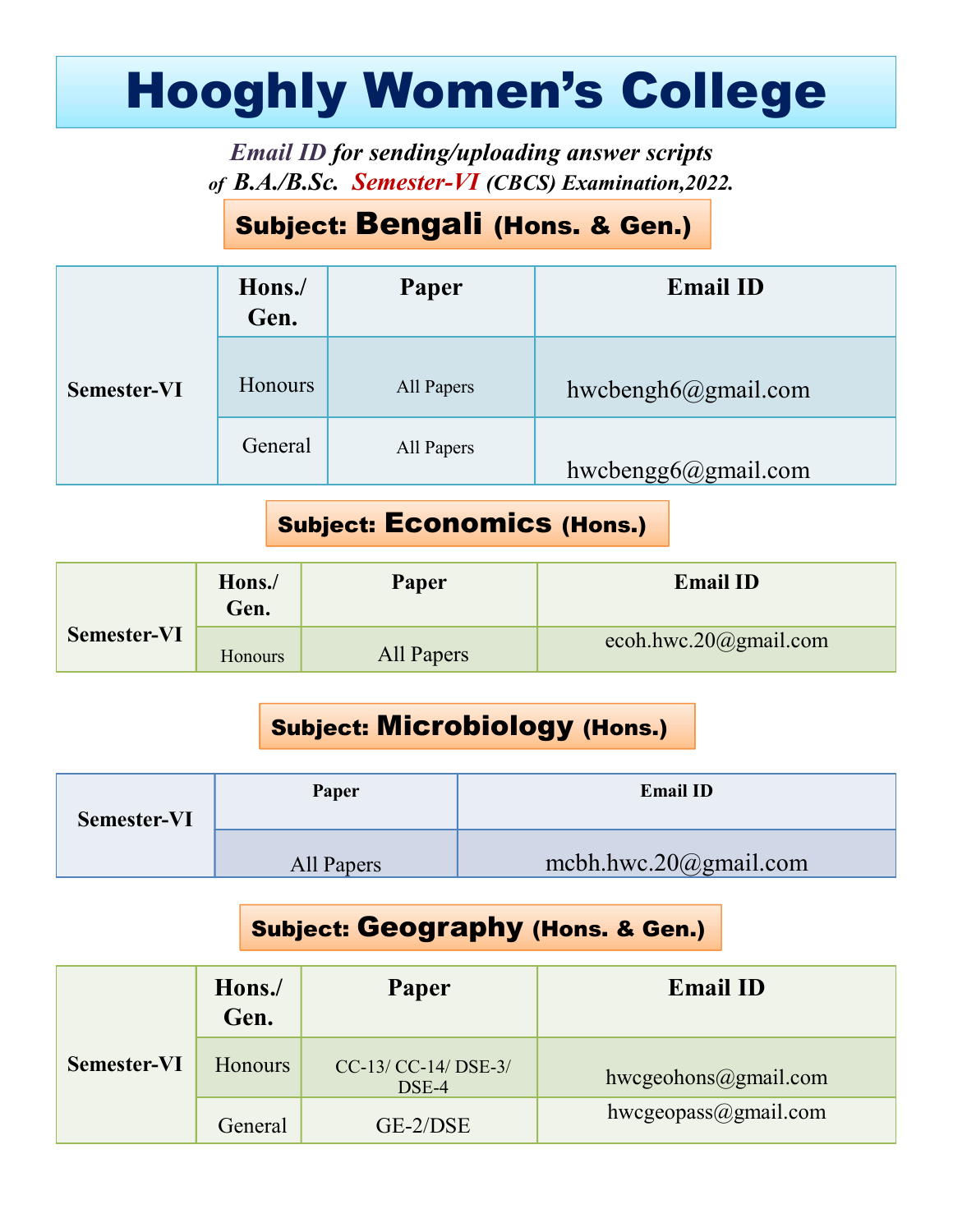# Subject: English (Hons. & Gen.)

| <b>Subject: English (Hons. &amp; Gen.)</b><br>Sl.No<br><b>Email ID</b><br>Paper<br>Hons./<br>Gen.<br>406.enghwc13@gmail.com<br>$CC-13$<br>$\mathbf{1}$<br>2021.engh.cc12@gmail.com<br>$\overline{2}$<br>$CC-14$<br>Honours<br><b>Semester-VI</b><br>eng712hoo@gmail.com<br>$\overline{3}$<br>DSE-3<br>406.enghdse4@gmail.com<br>DSE-4<br>$\overline{4}$<br>406engg.dse@gmail.com<br>$\mathbf{1}$<br>SEC-4<br>General<br>406engg.dse@gmail.com<br>DSE (Gen.)<br>$\overline{2}$<br><b>Subject: Education (Hons. &amp; Gen.)</b><br><b>Email ID</b><br>Paper<br>Hons./<br>Gen.<br>2021education.5h@gmail.com<br>Honours<br>All papers<br>Semester-VI<br>All papers<br>2021education.5g@gmail.com<br>General |  |  |  |  |
|----------------------------------------------------------------------------------------------------------------------------------------------------------------------------------------------------------------------------------------------------------------------------------------------------------------------------------------------------------------------------------------------------------------------------------------------------------------------------------------------------------------------------------------------------------------------------------------------------------------------------------------------------------------------------------------------------------|--|--|--|--|
|                                                                                                                                                                                                                                                                                                                                                                                                                                                                                                                                                                                                                                                                                                          |  |  |  |  |
|                                                                                                                                                                                                                                                                                                                                                                                                                                                                                                                                                                                                                                                                                                          |  |  |  |  |
|                                                                                                                                                                                                                                                                                                                                                                                                                                                                                                                                                                                                                                                                                                          |  |  |  |  |
|                                                                                                                                                                                                                                                                                                                                                                                                                                                                                                                                                                                                                                                                                                          |  |  |  |  |
|                                                                                                                                                                                                                                                                                                                                                                                                                                                                                                                                                                                                                                                                                                          |  |  |  |  |
|                                                                                                                                                                                                                                                                                                                                                                                                                                                                                                                                                                                                                                                                                                          |  |  |  |  |
|                                                                                                                                                                                                                                                                                                                                                                                                                                                                                                                                                                                                                                                                                                          |  |  |  |  |
|                                                                                                                                                                                                                                                                                                                                                                                                                                                                                                                                                                                                                                                                                                          |  |  |  |  |
|                                                                                                                                                                                                                                                                                                                                                                                                                                                                                                                                                                                                                                                                                                          |  |  |  |  |
|                                                                                                                                                                                                                                                                                                                                                                                                                                                                                                                                                                                                                                                                                                          |  |  |  |  |
|                                                                                                                                                                                                                                                                                                                                                                                                                                                                                                                                                                                                                                                                                                          |  |  |  |  |
|                                                                                                                                                                                                                                                                                                                                                                                                                                                                                                                                                                                                                                                                                                          |  |  |  |  |
|                                                                                                                                                                                                                                                                                                                                                                                                                                                                                                                                                                                                                                                                                                          |  |  |  |  |

# Subject: Education (Hons. & Gen.)

|                                                   | $\overline{2}$ |                | DSE (Gen.) | 406engg.dse@gmail.com                          |  |
|---------------------------------------------------|----------------|----------------|------------|------------------------------------------------|--|
|                                                   |                |                |            | <b>Subject: Education (Hons. &amp; Gen.)</b>   |  |
|                                                   | Hons./<br>Gen. |                | Paper      | <b>Email ID</b>                                |  |
| <b>Semester-VI</b>                                | <b>Honours</b> |                | All papers | 2021education.5h@gmail.com                     |  |
|                                                   | General        |                | All papers | 2021education.5 $g$ @gmail.com                 |  |
|                                                   |                |                |            | <b>Subject: Mathematics (Hons. &amp; Gen.)</b> |  |
|                                                   | Sl.No          | Hons./<br>Gen. | Paper      | <b>Email ID</b>                                |  |
|                                                   |                |                | CC13       | hwc.math.sem135@gmail.com                      |  |
| $\mathbf{C}$ and as $\mathbf{A}$ and $\mathbf{V}$ |                |                |            |                                                |  |

## Subject: Mathematics (Hons. & Gen.)

| Sl.No          | Hons./<br>Gen. | Paper              | <b>Email ID</b>                   |
|----------------|----------------|--------------------|-----------------------------------|
|                |                | CC13               | hwc.math.sem135@gmail.com         |
| $\overline{2}$ |                | CC14               | math.hwc.91@gmail.com             |
| 3              |                | DSE34              | hwc.maths.exam $\omega$ gmail.com |
|                |                |                    | math.hwc.91@gmail.com             |
|                |                | Honours<br>General | BMG6DSE1B3                        |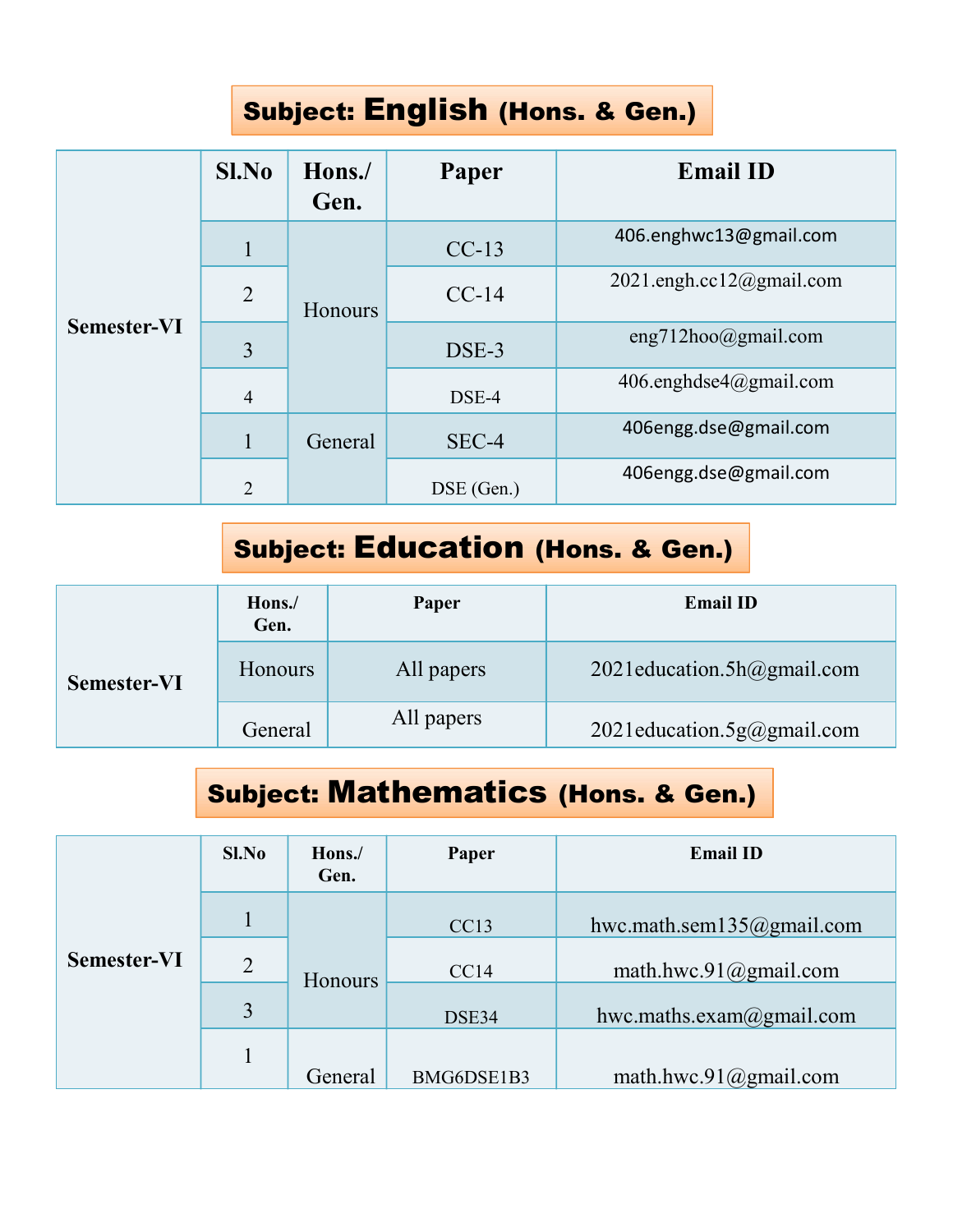# Subject: Chemistry (Hons. & Gen.)

|                    |                   | Subject: Chemistry (Hons. & Gen.) |                        |
|--------------------|-------------------|-----------------------------------|------------------------|
|                    |                   | Paper                             | <b>Email ID</b>        |
| <b>Semester-VI</b> |                   | All papers (Hons.)                | chemhwch2021@gmail.com |
|                    | All papers (Gen.) |                                   | chemhwcg2021@gmail.com |
|                    |                   | Subject: Zoology (Hons. & Gen.)   |                        |
|                    | Hons./<br>Gen.    | Paper                             | <b>Email ID</b>        |
|                    |                   |                                   |                        |

## Subject: Zoology (Hons. & Gen.)

|                    |                | Paper                         |                        | <b>Email ID</b>                            |  |
|--------------------|----------------|-------------------------------|------------------------|--------------------------------------------|--|
| <b>Semester-VI</b> |                | All papers (Hons.)            |                        | chemhwch2021@gmail.com                     |  |
|                    |                | All papers (Gen.)             |                        | chemhwcg2021@gmail.com                     |  |
|                    |                |                               |                        | <b>Subject: Zoology (Hons. &amp; Gen.)</b> |  |
|                    | Hons./<br>Gen. | Paper                         |                        | <b>Email ID</b>                            |  |
| <b>Semester-VI</b> | Honours        | All papers                    |                        | 406zoology@gmail.com                       |  |
|                    | General        | All papers                    |                        | 406zoology@gmail.com                       |  |
|                    |                | <b>Subject: Botany (Gen.)</b> |                        |                                            |  |
| <b>Semester-VI</b> | Paper          |                               |                        | <b>Email ID</b>                            |  |
|                    | <b>DSE</b>     |                               | hwc406botany@gmail.com |                                            |  |
|                    |                |                               |                        | <b>Subject: Nutrition (Hons.)</b>          |  |
|                    | Hons./<br>Gen. | Paper                         |                        | <b>Email ID</b>                            |  |
| <b>Semester-VI</b> | Honours        | All papers                    |                        | 406.hwc.nuth@gmail.com                     |  |

#### Subject: Botany (Gen.)

| <b>Semester-VI</b> | Paper           | <b>Email ID</b>        |
|--------------------|-----------------|------------------------|
|                    | $\mathcal{P}SE$ | hwc406botany@gmail.com |

# Subject: Nutrition (Hons.)

| ментемен т         | <b>HONOUIS</b> |                                   |  |                        | $40020010$ gy $(u)$ ginan.com |
|--------------------|----------------|-----------------------------------|--|------------------------|-------------------------------|
|                    | General        | All papers                        |  |                        | $406$ zoology@gmail.com       |
|                    |                | <b>Subject: Botany (Gen.)</b>     |  |                        |                               |
| <b>Semester-VI</b> |                | Paper                             |  |                        | <b>Email ID</b>               |
|                    |                | <b>DSE</b>                        |  | hwc406botany@gmail.com |                               |
|                    |                | <b>Subject: Nutrition (Hons.)</b> |  |                        |                               |
|                    | Hons./<br>Gen. | Paper                             |  |                        | <b>Email ID</b>               |
| <b>Semester-VI</b> | <b>Honours</b> | All papers                        |  |                        | 406.hwc.nuth@gmail.com        |
|                    |                | <b>Subject: Physics (Hons.)</b>   |  |                        |                               |
|                    |                |                                   |  |                        |                               |

## Subject: Physics (Hons.)

|                    |                | <b>SUNGAL RATURALLY (AGILI)</b> |                        |                                   |                        |  |
|--------------------|----------------|---------------------------------|------------------------|-----------------------------------|------------------------|--|
| <b>Semester-VI</b> |                | Paper                           |                        |                                   | <b>Email ID</b>        |  |
|                    | <b>DSE</b>     |                                 | hwc406botany@gmail.com |                                   |                        |  |
|                    |                |                                 |                        | <b>Subject: Nutrition (Hons.)</b> |                        |  |
|                    | Hons./<br>Gen. | Paper                           |                        | <b>Email ID</b>                   |                        |  |
| Semester-VI        | Honours        | All papers                      |                        | 406.hwc.nuth@gmail.com            |                        |  |
|                    |                | <b>Subject: Physics (Hons.)</b> |                        |                                   |                        |  |
|                    | Hons./<br>Gen. | Paper                           |                        |                                   | <b>Email ID</b>        |  |
| <b>Semester-VI</b> | Honours        | All Papers                      |                        | 406physics.h@gmail.com            |                        |  |
|                    | General        | <b>DSE</b>                      |                        |                                   | 406physics.g@gmail.com |  |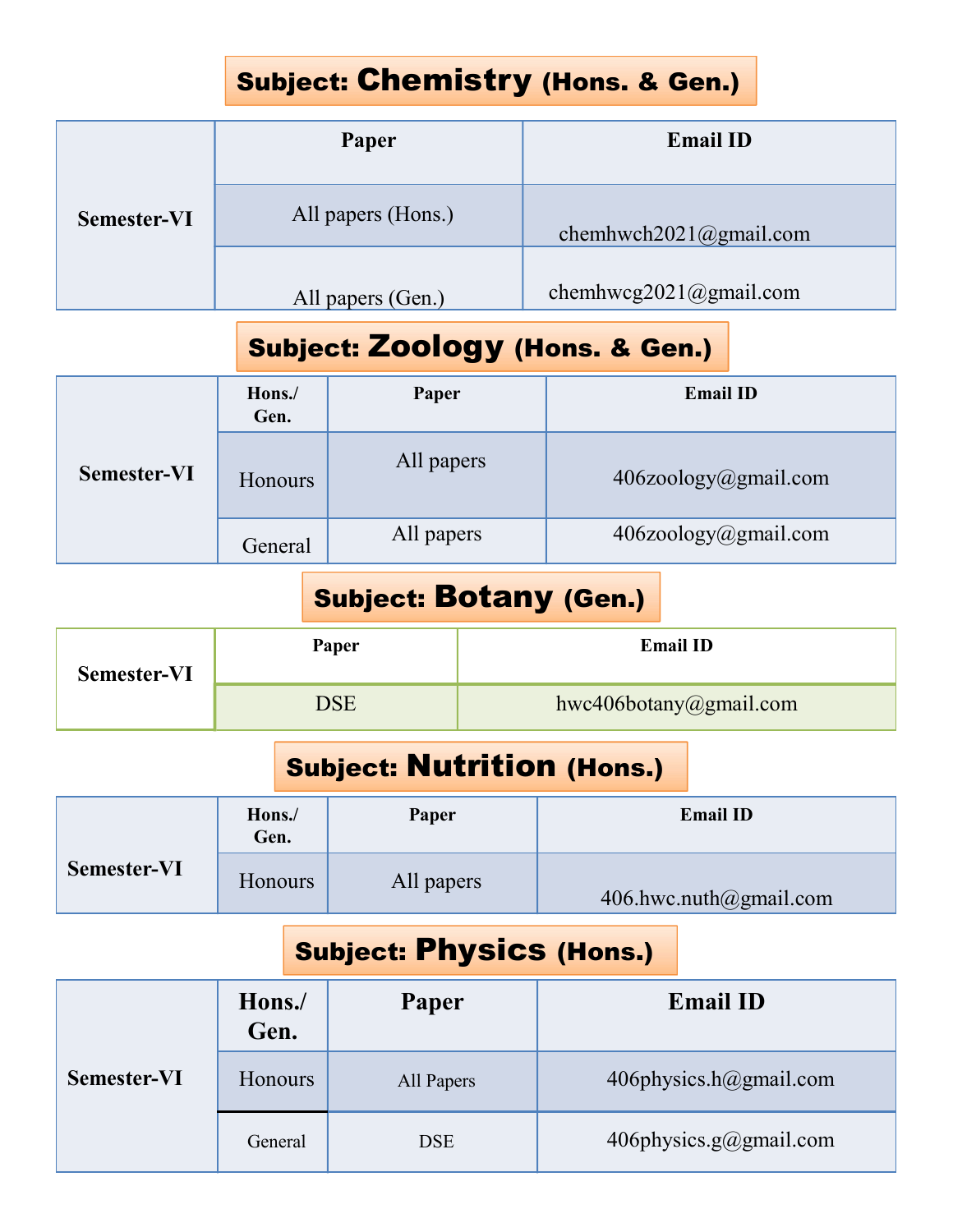#### Subject: Sanskrit (Hons. & Gen.)

|             |                |                |            | Subject: Sanskrit (Hons. & Gen.)              |
|-------------|----------------|----------------|------------|-----------------------------------------------|
|             | Sl.No          | Hons./<br>Gen. | Paper      | <b>Email ID</b>                               |
|             | $\mathbf{1}$   |                | $CC-13$    | 406sanskrit.cch@gmail.com                     |
|             | $\overline{2}$ | Honours        | $CC-14$    | 406sanskrit.cch@gmail.com                     |
| Semester-VI | $\overline{3}$ |                | DSE-3      | 406sanskrit.dse@gmail.com                     |
|             | $\overline{4}$ |                | DSE-4      | 406sanskrit.dse@gmail.com                     |
|             | $\mathbf{1}$   |                | <b>DSE</b> | 406sanskrit.dse@gmail.com                     |
|             | $\overline{2}$ | General        | <b>SEC</b> | 406sanskrit.sec@gmail.com                     |
|             |                |                |            | <b>Subject: Philosophy (Hons. &amp; Gen.)</b> |
|             | Sl.No          | Hons./<br>Gen. | Paper      | <b>Email ID</b>                               |
|             | $\mathbf{1}$   |                | $CC-13$    | bhaktanagar123@gmail.com                      |
|             |                |                |            |                                               |

# Subject: Philosophy (Hons. & Gen.)

|                    | Sl.No          | Hons./<br>Gen.       | Paper                                    |  | <b>Email ID</b>                   |
|--------------------|----------------|----------------------|------------------------------------------|--|-----------------------------------|
|                    | $\mathbf{1}$   |                      | $CC-13$                                  |  | bhaktanagar123@gmail.com          |
|                    | $\overline{2}$ | Honours              | $CC-14$                                  |  | anandanagara123@gmail.com         |
| <b>Semester-VI</b> | $\overline{3}$ |                      | DSE-3                                    |  | philexamsubmission.2021@gmail.com |
|                    | $\overline{4}$ |                      | DSE-4                                    |  | philexam2021@gmail.com            |
|                    | $\mathbf{1}$   |                      | $GE-2$                                   |  | philexam2021@gmail.com            |
|                    | 2              | General              | SEC-4                                    |  | bhaktanagar123@gmail.com          |
|                    | $\overline{3}$ |                      | <b>DSE</b>                               |  | anandanagara123@gmail.com         |
|                    |                |                      | <b>Subject: Music (Hons. &amp; Gen.)</b> |  |                                   |
|                    | Sl.No          | Hons./<br>Gen.       | Paper                                    |  | <b>Email ID</b>                   |
| <b>Semester-VI</b> | $\mathbf{1}$   | Honours<br>& General | All Practical                            |  | <b>NA</b>                         |

## Subject: Music (Hons. & Gen.)

|                    | Sl.No | Hons./<br>Gen.       | Paper         | <b>Email ID</b> |
|--------------------|-------|----------------------|---------------|-----------------|
| <b>Semester-VI</b> |       | Honours<br>& General | All Practical | <b>NA</b>       |